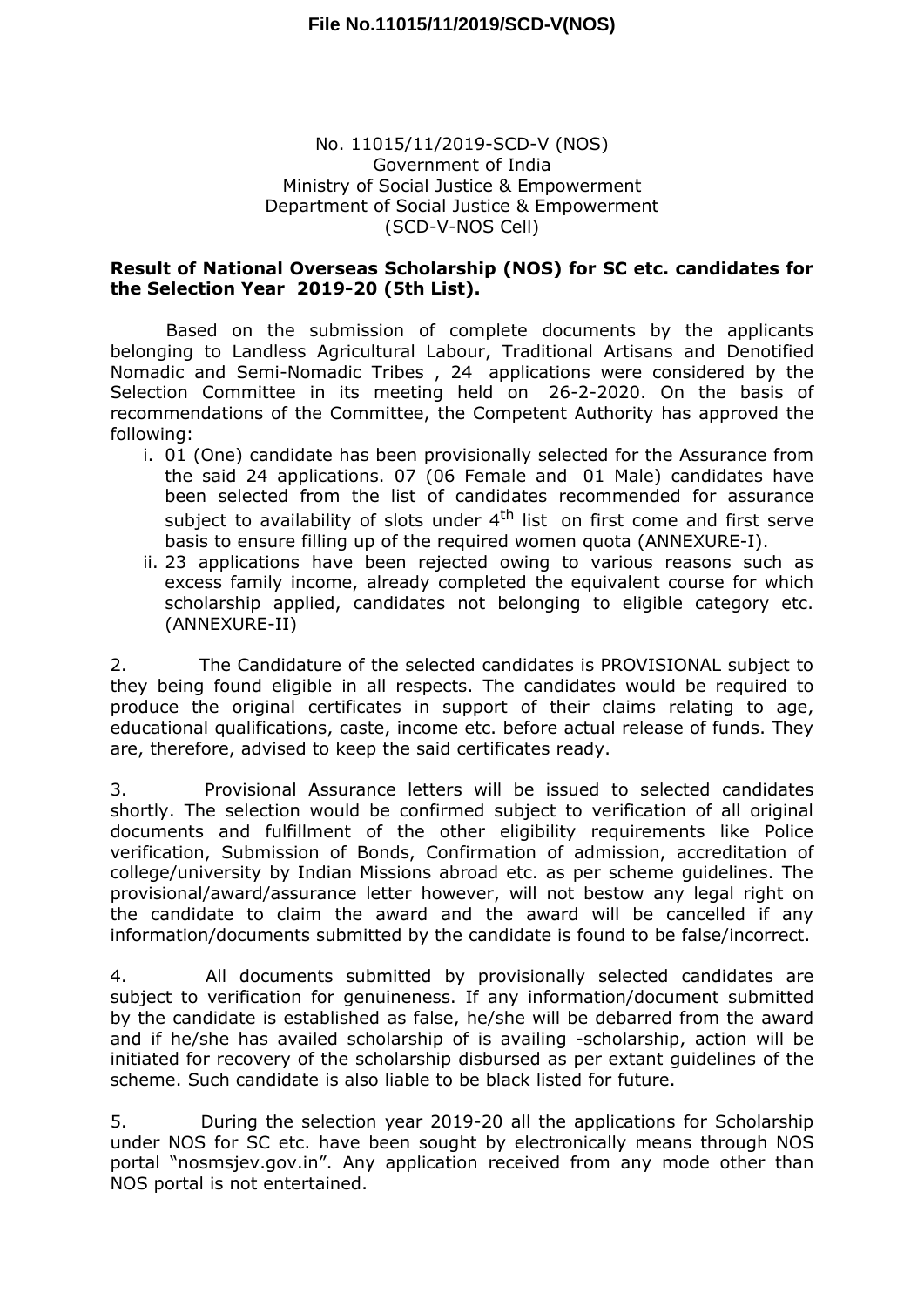\*\*\*\*\*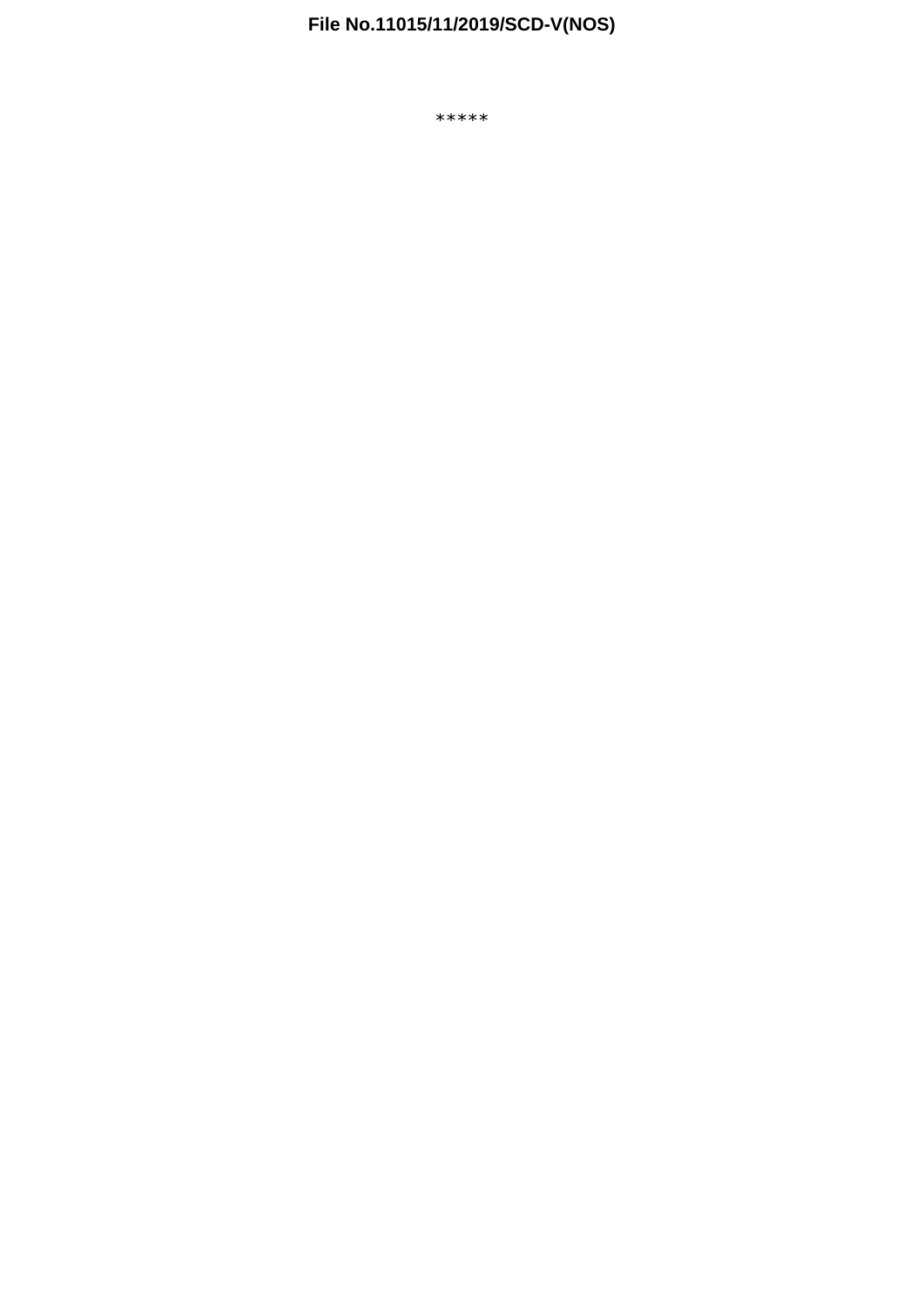### No. 11015/11/2019-SCD-V (NOS)

### **ANNEXURE-I**

08 (Eight) candidates, 01 (one) candidate from the denotified Tribe category, subject to confirmation of his caste in the list of denotified tribe list and 07 (06 female and 01 male) candidates from the list of candidates recommended for assurance subject to availability of slots in the 4<sup>th</sup> list as per the following details:-

| lS.<br>No.     | Reg. No.      | Name<br>S/Sh./Kum./Ms)                        |       | Course University                                                    | Country           |
|----------------|---------------|-----------------------------------------------|-------|----------------------------------------------------------------------|-------------------|
| $\mathbf{1}$   | SJE9158291920 | Sh. Sourab*                                   |       | Masters Curtin University                                            | Australia         |
| $\mathcal{P}$  | SJE111991920  | <b>MADHALA</b><br>TEJEASH KUMAR               |       | Masters MELBOURNE<br>INSTITUTE OF<br><b>TECHNOLOGY</b>               | Australia         |
| 3              | SJE216571920  | PRIYANKA RAJU <br><b>DAHILEKAR</b>            |       | Masters University of Surrey,<br>Guilford, Surrey,<br>United Kingdom | United<br>Kingdom |
| $\overline{4}$ | SJE579741920  | <b>MANPREET</b><br><b>KAUR</b>                |       | Masters CHARLES STURT<br>UNIVERSITY                                  | Australia         |
| 5              | SJE419231920  | <b>RAJASHREE</b><br>SIDDHARTH<br><b>PATIL</b> |       | Masters Texas A&M University                                         | United<br>States  |
| 6              | SJE9008121920 | <b>RAMTEKE</b><br>AKANKSHA<br><b>GULABRAO</b> |       | Masters Mestern Sydney<br>University                                 | Australia         |
| $\overline{7}$ | SJE917861920  | <b>GREWAL</b><br>USHA                         | Ph. D | Michigan Technology<br>University                                    | United<br>States  |
| 8              | SJE9319731920 | <b>AKALYA</b><br>K                            | Ph. D | UNIVERSITY OF<br><b>EXETER</b>                                       | United<br>Kingdom |

\*Subject to the caste being found in the list of denotified tribes.

#### **\*\*\*\*\***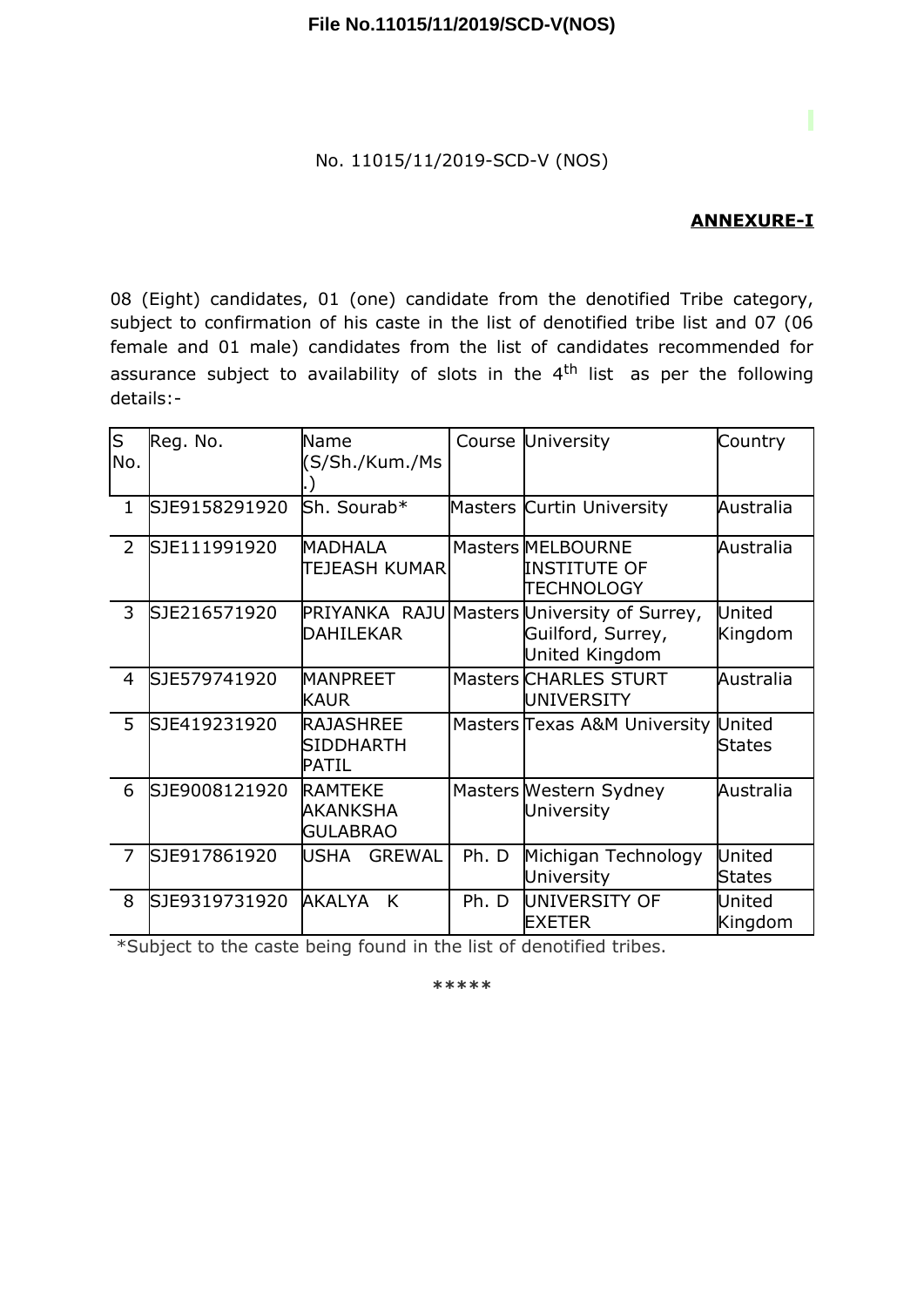### No. 11015/11/2019-SCD-V (NOS)

### **ANNEXURE-II**

List of 23 (Twenty three) applications rejected, owing to the reason mentioned against their name:-

| S.<br>N<br>ο. | Name (S/Sh./<br><b>Smt./Km.)</b>     | Registratio Cour<br>n No.                           | se  | <b>Field</b>                                  | ry            | <b>Count University Remark</b>                        |                                                                                                                                                      |
|---------------|--------------------------------------|-----------------------------------------------------|-----|-----------------------------------------------|---------------|-------------------------------------------------------|------------------------------------------------------------------------------------------------------------------------------------------------------|
|               | 1JAGADEESH<br>SAPAVATH               | SJE3313151 Maste Agricultural United CARDIFF<br>920 | rs  | Science &<br>Medicine                         | m             | KingdoUNIVERSITY e                                    | Candidat  <br>belongs<br>to<br>$\sf{S}$ chedule $\sf{I}$<br>d Tribe                                                                                  |
|               | 2SALISAM<br>NARENDRA<br>BABU         | SJE1360891 Maste Pure<br>920                        | Irs | Science &<br>Applied<br>Science               | KingdoOF<br>m | United UNIVERSITY Scholars<br>GREENWICH admissib      | hip<br>notl<br>forl<br>lle<br>lsecond<br>Masters<br>degree.                                                                                          |
|               | 3PRATIK<br><b>DEVIDAS</b><br>TANGADE | SJE1506681 Maste Engineerin<br>920                  | Irs | g &<br>Manageme<br>ht                         | m             | United University of The<br>KingdoSouthampto          | candidat<br>$ e\>$ applied<br>lunder<br>Landless<br>Agricultu<br>lral<br>Labourer <br>category<br>thel<br>but<br>certificat<br>notl<br>e<br>attached |
|               | 4RITU<br>RAJ                         | SJE2223661<br>920                                   | rs  | Maste Engineerin<br>g &<br>Manageme  m<br>Int |               | United University of Family<br>Kingdo Greenwich<br>UK | lincome<br>exceeds<br> Rs. 6.00 <br>Lakh.                                                                                                            |
|               | 5NAGABHAIRU<br>NENKATA<br>SUPRIYA    | SJE3164791 Maste Engineerin Austra CQ<br>920        | rs  | g &<br>Manageme<br>Int                        | llia          | <b>UNIVERSITY</b>                                     | lThe<br>candidat<br>$ e\>$ applied<br>lunder<br>Landless<br>  Agricultu<br>lral<br> Labourer                                                         |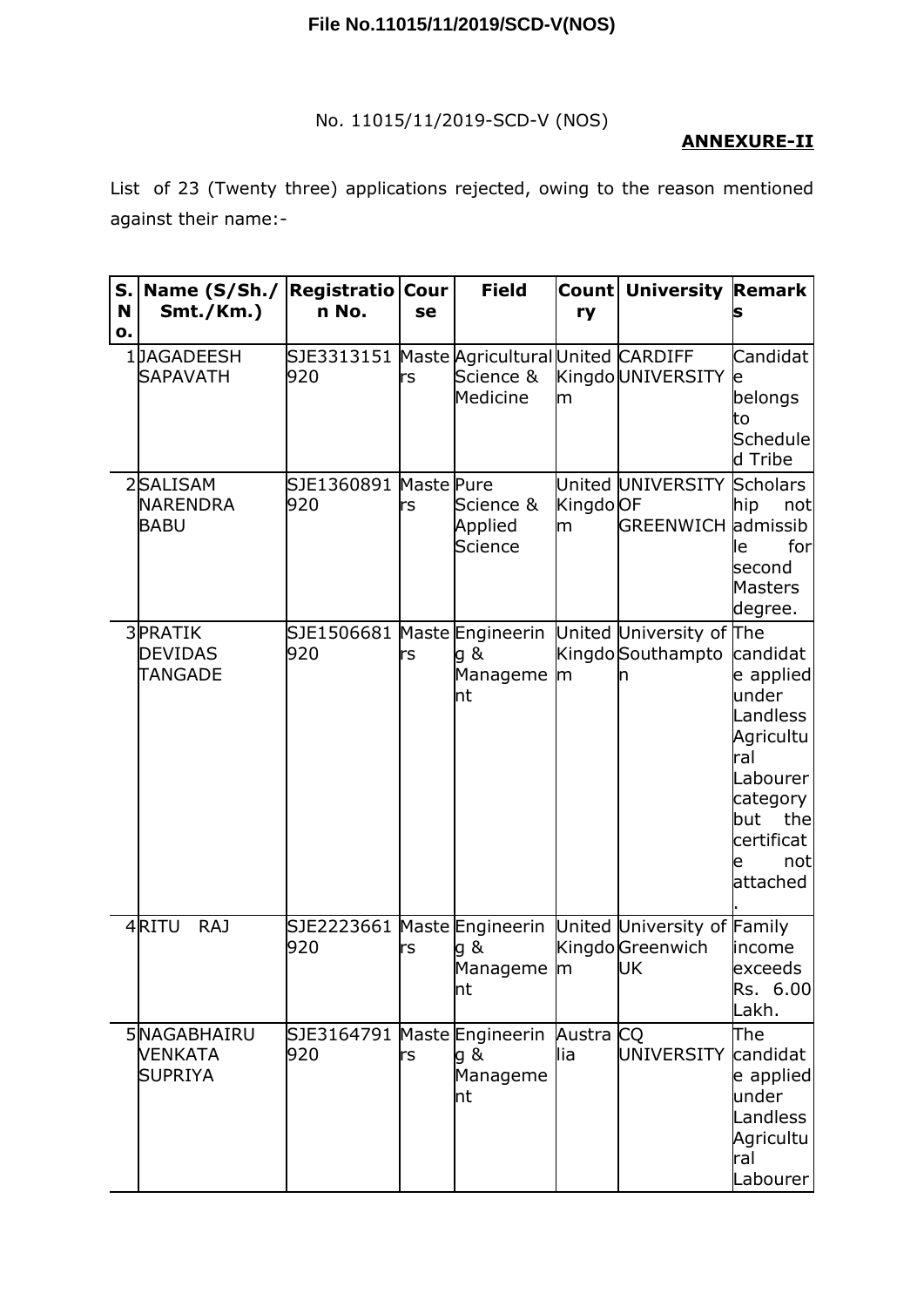|                                  |                                    |     |                                                                        |               |                                                           | category<br>thel<br>but<br> certificat<br>le for thel<br>lsame<br>$\mathsf{has}$<br>not<br>been<br>attached                                                                                  |
|----------------------------------|------------------------------------|-----|------------------------------------------------------------------------|---------------|-----------------------------------------------------------|----------------------------------------------------------------------------------------------------------------------------------------------------------------------------------------------|
| 6KARTHICK<br>M                   | SJE3857641 Maste Engineerin<br>920 | Irs | g &<br>Manageme<br>ht                                                  | $\mathsf{Im}$ | United Queens<br>KingdoUniversity<br><b>Belfast</b>       | lThe<br>candidat<br>$ e\>$ applied<br>lunder<br>Landless<br>Agricultu<br>lral<br>Labourer<br>category<br>the<br>but<br>certificat<br>le for thel<br>same<br>notl<br>has<br>lbeen<br>attached |
| 7CHENNUPATI<br>NAGA SAI          | SJE3962341<br>920                  | rs  | Maste Internation Austra<br>al<br>commerce,<br>Accounting<br>& Finance | llia          | <b>CHARLES</b><br>STURT<br>UNIVERSITY                     | The<br>candidat<br>e applied<br>lunder<br>Landless<br>Agricultu<br>lral<br>Labourer<br>category<br>but thel<br>certificat<br>e for thel<br>same<br>has<br>notl<br>been<br>lattached          |
| 8NENNELACHOW<br>DARY<br>NEKKANTI | SJE3971771<br>920                  | rs  | Maste Engineerin<br>g &<br>Manageme<br>Int                             | States OF     | United UNIVERSITY The<br>SOUTHERN<br>CALIFORNIA father is | candidat<br>le's<br>salaried<br>person<br>the<br>and                                                                                                                                         |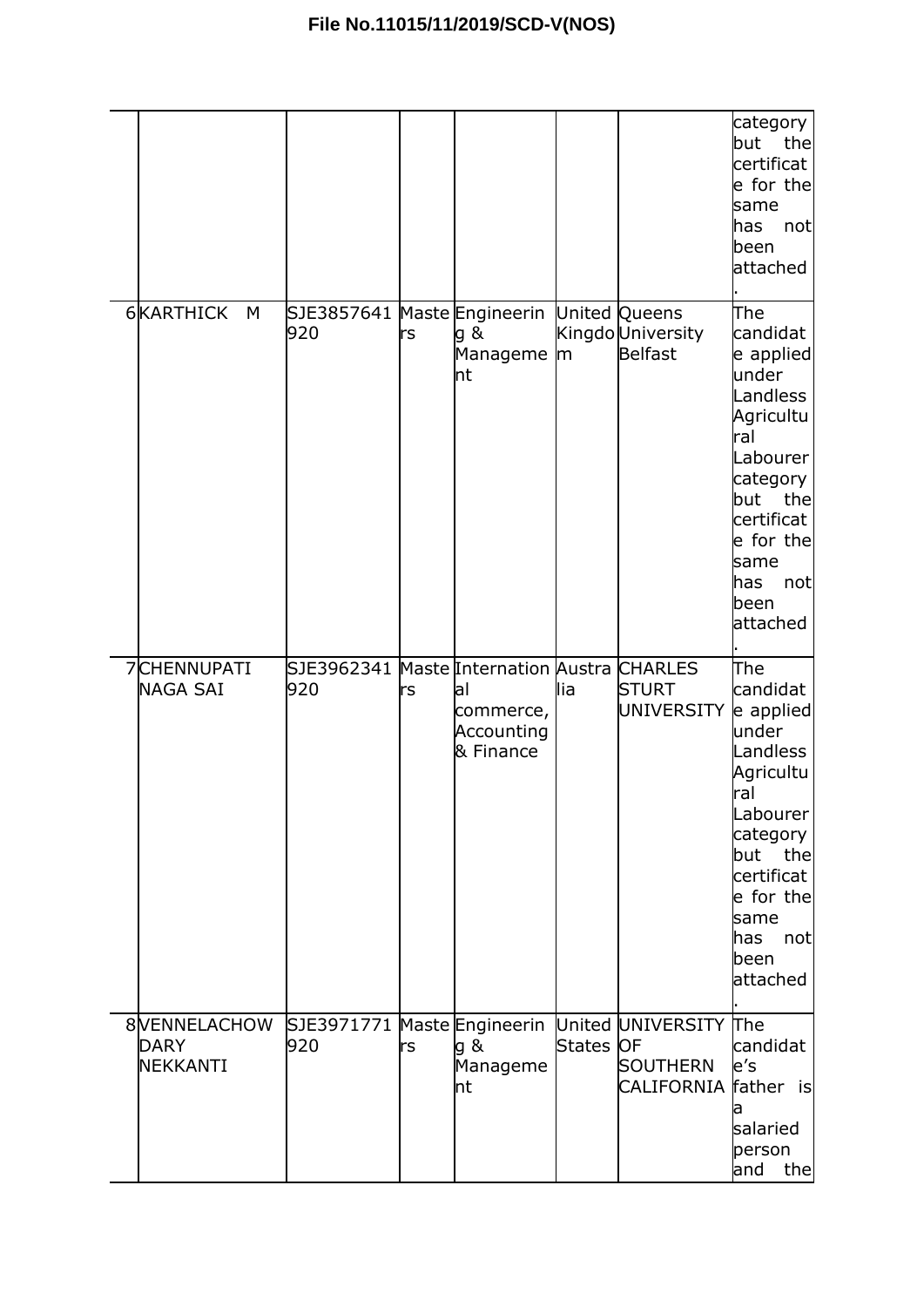|                                      |                                                                                                               |     |                                            |                           |                                                                | candidat<br>has<br>le<br>applied<br>the<br>lin<br>category<br>lof<br>Landless<br>Agricultu<br>ral<br>Labour<br>and<br>$\Gamma$ radition<br>lal<br>Artisan<br>category                                 |
|--------------------------------------|---------------------------------------------------------------------------------------------------------------|-----|--------------------------------------------|---------------------------|----------------------------------------------------------------|-------------------------------------------------------------------------------------------------------------------------------------------------------------------------------------------------------|
| 9MURUGULA<br>NISHANTH                | SJE4115561 Maste Internation Irelan<br>920                                                                    | Irs | al<br>commerce,<br>Accounting<br>& Finance | ld                        | <b>GRIFFITH</b><br><b>COLLEGE</b><br>LIMERICK<br><b>DUBLIN</b> | ∣The<br>candidat<br>$ e\>$ applied<br>lunder<br>Landless<br>Agricultu<br>ral<br>Labourer<br>category<br>but<br>thel<br>certificat<br>e for thel<br>lsame<br>$\mathsf{has}$<br>not<br>been<br>attached |
| 10SHAIK<br>RIYAZUDDIN<br>11KASINDALA | SJE4500121 Maste Engineerin United UNIVERSITY The<br>920<br>SJE4562011 Maste Engineerin United UNIVERSITY The | rs  | g &<br>Manageme<br>ht                      | KingdoOF<br>$\mathsf{Im}$ | GREENWICH e applied                                            | candidat<br>lunder<br>Landless<br>Agricultu<br>lral<br>Labourer<br>category<br>the<br>but<br>certificat<br>e for the<br>same<br>$\mathsf{has}$<br>not<br>been<br>attached                             |
|                                      |                                                                                                               |     |                                            |                           |                                                                |                                                                                                                                                                                                       |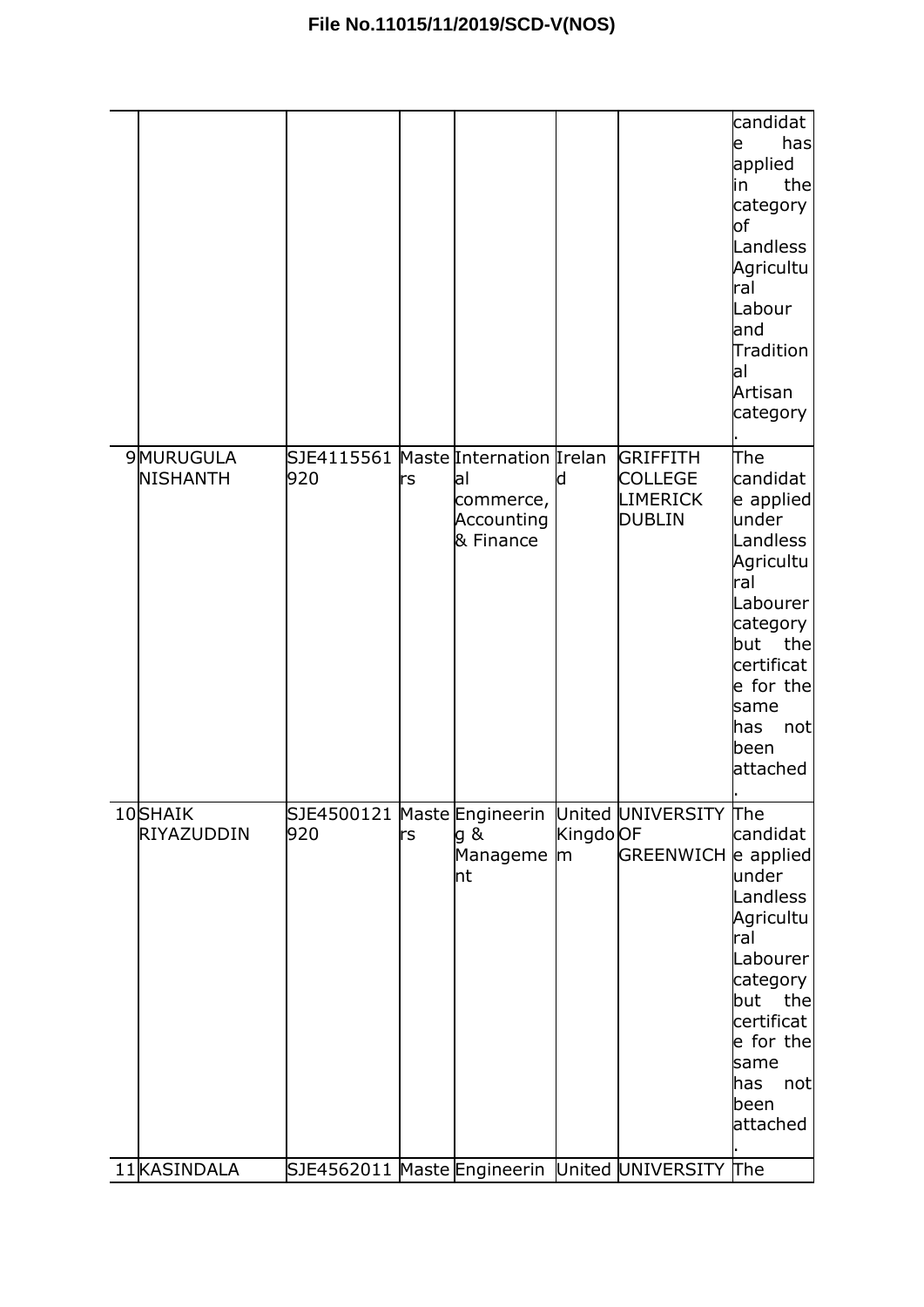| PRAVEEN<br><b>CHOWDARY</b>                 | 920                                      | Irs | g &<br>Manageme<br>Int                    | m             | KingdoOF EAST<br>LONDON                  | candidat<br>$ $ e applied $ $<br>lunder<br>Landless<br>Agricultu<br>lral<br>Labourer<br>category<br>but thel<br>certificat<br>le for thel<br>same<br>has<br>not<br>been<br>lattached |
|--------------------------------------------|------------------------------------------|-----|-------------------------------------------|---------------|------------------------------------------|--------------------------------------------------------------------------------------------------------------------------------------------------------------------------------------|
| 12AVINASH<br><b>I</b> KUMAR                | SJE4588191 Maste Engineerin India<br>920 | rs  | g &<br>Manageme<br>Int                    |               | <b>HPU SHIMLA Scholars</b>               | hip<br>not<br>admissib<br>lle for thel<br>same<br>degree<br>already<br>complete<br>d<br>in<br>India<br>as<br>lwell<br>as<br>for study<br>in India.                                   |
| 13KOLLI<br>NAGARJUNA<br>REDDY              | SJE4644621<br>920                        | Irs | Maste Engineerin<br>g &<br>Manageme<br>ht | Canad<br>a    | <b>TAV</b><br><b>COLLEGE</b><br>MONTREAL | Candidat<br>e<br>already<br> proceede <br>for<br>d<br>higher<br>studies<br>labroad.                                                                                                  |
| 14 <sub>MINEEL</sub><br>KRISHNA<br>DAMPANI | SJE6411851 Maste Pure<br>920             | rs  | Science &<br>Applied<br>Science           | KingdoOF<br>m | United UNIVERSITY<br>GREENWICH e applied | <b>The</b><br>candidat<br>under<br>Landless<br>Agricultu<br> ral<br>Labourer<br>category<br>but<br>the<br>certificat<br>e for the<br>same<br>has<br>notl                             |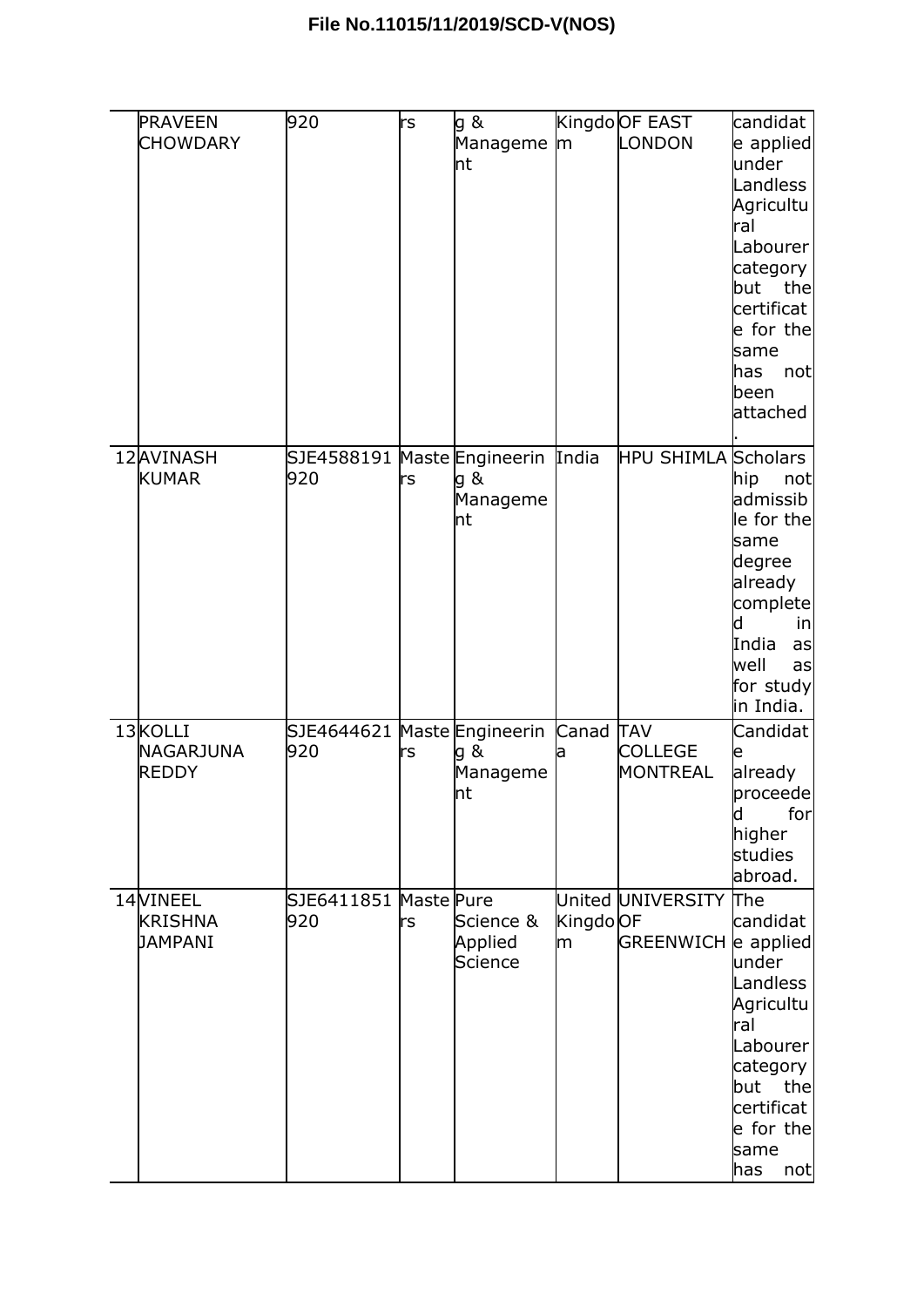|                                              |                                    |    |                                              |                  |                                                          | been<br>attached                                                                                                                                                                                                                                |
|----------------------------------------------|------------------------------------|----|----------------------------------------------|------------------|----------------------------------------------------------|-------------------------------------------------------------------------------------------------------------------------------------------------------------------------------------------------------------------------------------------------|
| 15ADUSUMALLI<br>NENKATASAI<br><b>KRISHNA</b> | SJE6750751 Maste Engineerin<br>920 | rs | g &<br>Manageme<br>Int                       | KingdoOF<br>m    | United UNIVERSITY The<br><b>HERTFORDS</b><br><b>HIRE</b> | candidat<br>e applied<br>lunder<br>Landless<br>Agricultu<br>lral<br>Labourer<br>category<br>thel<br>but<br>certificat<br>le for thel<br><b>same</b><br>$\mathsf{has}$<br>notl<br>been<br>attached                                               |
| 16MAHAVEER<br>PRAJAPATI                      | SJE7171101 Maste Engineerin<br>920 | rs | g &<br>Manageme<br>Int                       | İа               | Malays Heriot-Watt<br>University                         | Proof for<br>Landless<br>Agricultu<br>lral<br>Labourer<br>land<br>$\Gamma$ radition<br>lal<br>Artisans<br>land<br>proof<br>of<br>admissio<br>orl<br>m<br>applicati<br>lon<br>inl<br>any<br>foreign<br>universit<br>have<br>not been<br>attached |
| 17ZUFESHAN<br>NAHAR ALI                      | SJE7762951<br>920                  | rs | Maste Engineerin<br>g &<br>Manageme d<br>Int | New<br>Zealan OF | UNIVERSITY The<br>AUCKLAND                               | candidat<br>$ e\>$ applied<br>lunder<br>Landless<br>Agricultu<br>lral<br> Labourer <br> category                                                                                                                                                |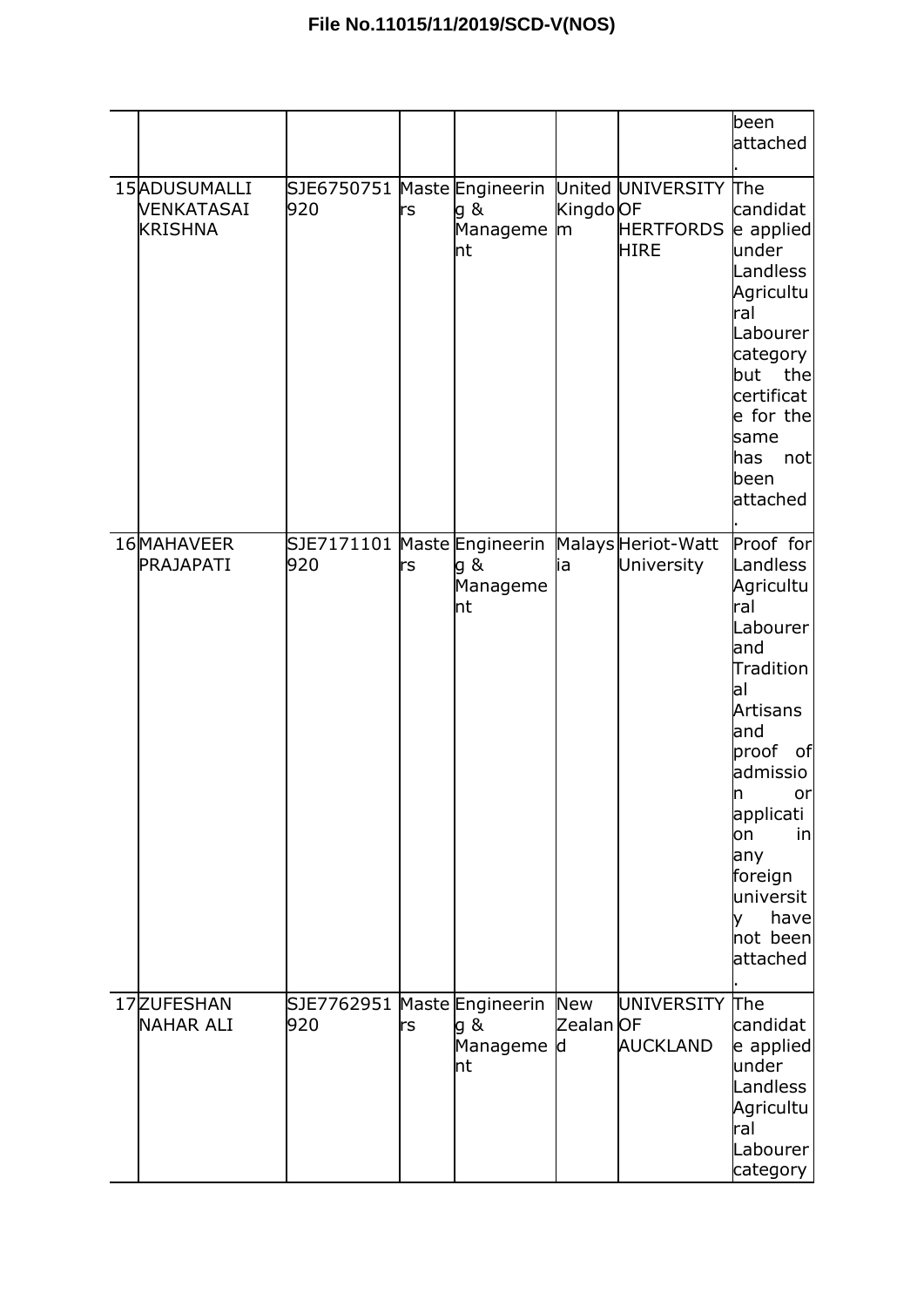| 18MAYANK                | SJE7887671        |      | Maste Engineerin United University      |             |                                                 | but<br>thel<br>certificat<br>$\sf e$ for the $\sf  $<br>same<br>has<br>notl<br>been<br>attached<br>There<br>lis<br>significa<br>ht<br>mismatc<br>$\mathsf{\mathsf{h}}$ in the<br>income<br>reported<br>the<br>lin<br>applicati<br>and<br>lon<br>the<br>attached<br>documen<br>ts.<br>∏he |
|-------------------------|-------------------|------|-----------------------------------------|-------------|-------------------------------------------------|------------------------------------------------------------------------------------------------------------------------------------------------------------------------------------------------------------------------------------------------------------------------------------------|
| SHARMA                  | 920               | rs   | g &<br>Manageme  m<br>ht                |             | Kingdo College of<br>London                     | candidat<br>$ $ e applied $ $<br>lunder<br>Landless<br>Agricultu<br>ral<br>Labourer<br>category<br>the<br>but<br>certificat<br>e for the<br>same<br>has<br>not<br>been<br>attached                                                                                                       |
| 19DEEPAK<br>POTYAN NEGI | SJE7892571<br>920 | Ph.D | Pure<br>Science &<br>Applied<br>Science | Finlan<br>d | UNIVERSITY<br>ЮF<br>HELSINKI,<br><b>FINLAND</b> | Candidat<br>belongs<br>Įtо<br>Schedule<br>Tribe<br>d<br> not<br>to<br>denotifie<br>nomadic<br>semi-<br>nomadic                                                                                                                                                                           |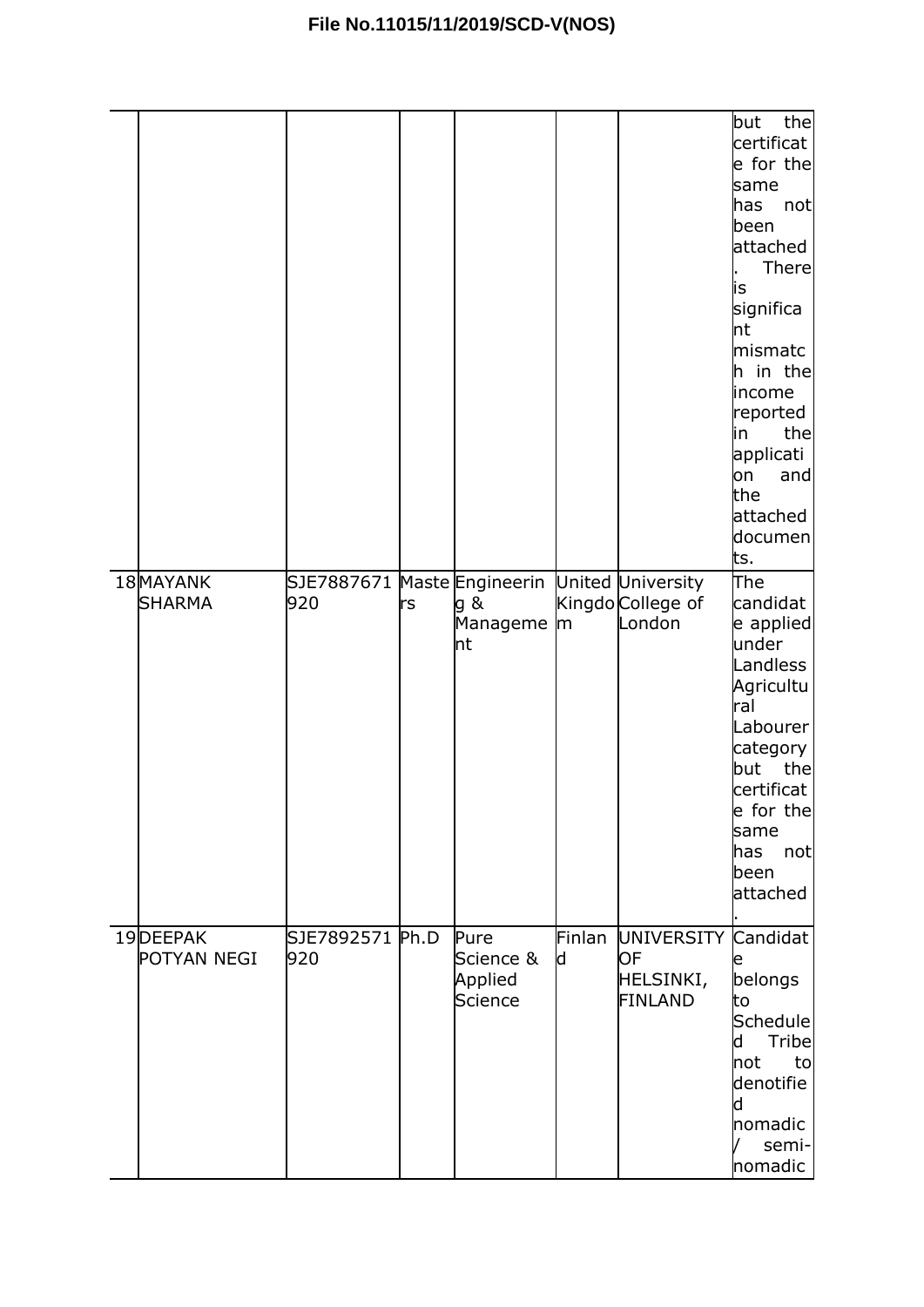|                                                                    |            |    |                  |               |                                                   | Tribe.           |
|--------------------------------------------------------------------|------------|----|------------------|---------------|---------------------------------------------------|------------------|
| 20GOPALAM                                                          |            |    |                  |               | SJE8318701 Maste Engineerin United UNIVERSITY The |                  |
| VENKATA                                                            | 920        | rs | g &              |               | KingdoOF CENTRAL candidat                         |                  |
| PAVANSAI                                                           |            |    | Manageme  m      |               | LANCASHIRE <sub>e</sub> applied                   |                  |
|                                                                    |            |    | ht               |               | <b>PRESTON</b>                                    | under            |
|                                                                    |            |    |                  |               |                                                   | Landless         |
|                                                                    |            |    |                  |               |                                                   | Agricultu        |
|                                                                    |            |    |                  |               |                                                   | lral             |
|                                                                    |            |    |                  |               |                                                   | Labourer         |
|                                                                    |            |    |                  |               |                                                   | category         |
|                                                                    |            |    |                  |               |                                                   | but<br>thel      |
|                                                                    |            |    |                  |               |                                                   | certificat       |
|                                                                    |            |    |                  |               |                                                   | le for thel      |
|                                                                    |            |    |                  |               |                                                   | same             |
|                                                                    |            |    |                  |               |                                                   | has<br>notl      |
|                                                                    |            |    |                  |               |                                                   | been             |
|                                                                    |            |    |                  |               |                                                   | attached         |
|                                                                    |            |    |                  |               |                                                   |                  |
|                                                                    |            |    |                  |               |                                                   | Formula          |
|                                                                    |            |    |                  |               |                                                   | lfor             |
|                                                                    |            |    |                  |               |                                                   | conversi         |
|                                                                    |            |    |                  |               |                                                   | of<br>on         |
|                                                                    |            |    |                  |               |                                                   | <b>CGPA</b>      |
|                                                                    |            |    |                  |               |                                                   | linto            |
|                                                                    |            |    |                  |               |                                                   | percenta         |
|                                                                    |            |    |                  |               |                                                   | of<br>lge        |
|                                                                    |            |    |                  |               |                                                   | lmarks           |
|                                                                    |            |    |                  |               |                                                   | <b>not</b>       |
|                                                                    |            |    |                  |               |                                                   | mention          |
|                                                                    |            |    |                  |               |                                                   | led.             |
| 21JJAGARLAMUDI                                                     | SJE8669531 |    | Maste Engineerin |               | United UNIVERSITY                                 | <b>The</b>       |
| HARI                                                               | 920        | rs | g &              | KingdoOF      |                                                   | candidat         |
| SREEKANTH                                                          |            |    | Manageme  m      |               | GREENWICH e applied                               |                  |
|                                                                    |            |    | ht               |               |                                                   | lunder           |
|                                                                    |            |    |                  |               |                                                   | Landless         |
|                                                                    |            |    |                  |               |                                                   | Agricultu        |
|                                                                    |            |    |                  |               |                                                   | lral<br>Labourer |
|                                                                    |            |    |                  |               |                                                   | category         |
|                                                                    |            |    |                  |               |                                                   | the<br>but       |
|                                                                    |            |    |                  |               |                                                   | certificat       |
|                                                                    |            |    |                  |               |                                                   | le for thel      |
|                                                                    |            |    |                  |               |                                                   | lsame            |
|                                                                    |            |    |                  |               |                                                   | has<br>not       |
|                                                                    |            |    |                  |               |                                                   | been             |
|                                                                    |            |    |                  |               |                                                   | attached         |
|                                                                    |            |    |                  |               |                                                   |                  |
| 22 MADINENI AJAY SJE8977161 Maste Engineerin United UNIVERSITY The |            |    |                  |               |                                                   |                  |
|                                                                    | 920        | rs | g &              | KingdoOF      |                                                   | candidat         |
|                                                                    |            |    | Manageme         | $\mathsf{Im}$ | <b>LEICESTER</b>                                  | $ e\>$ applied   |
|                                                                    |            |    | Int              |               |                                                   | under            |